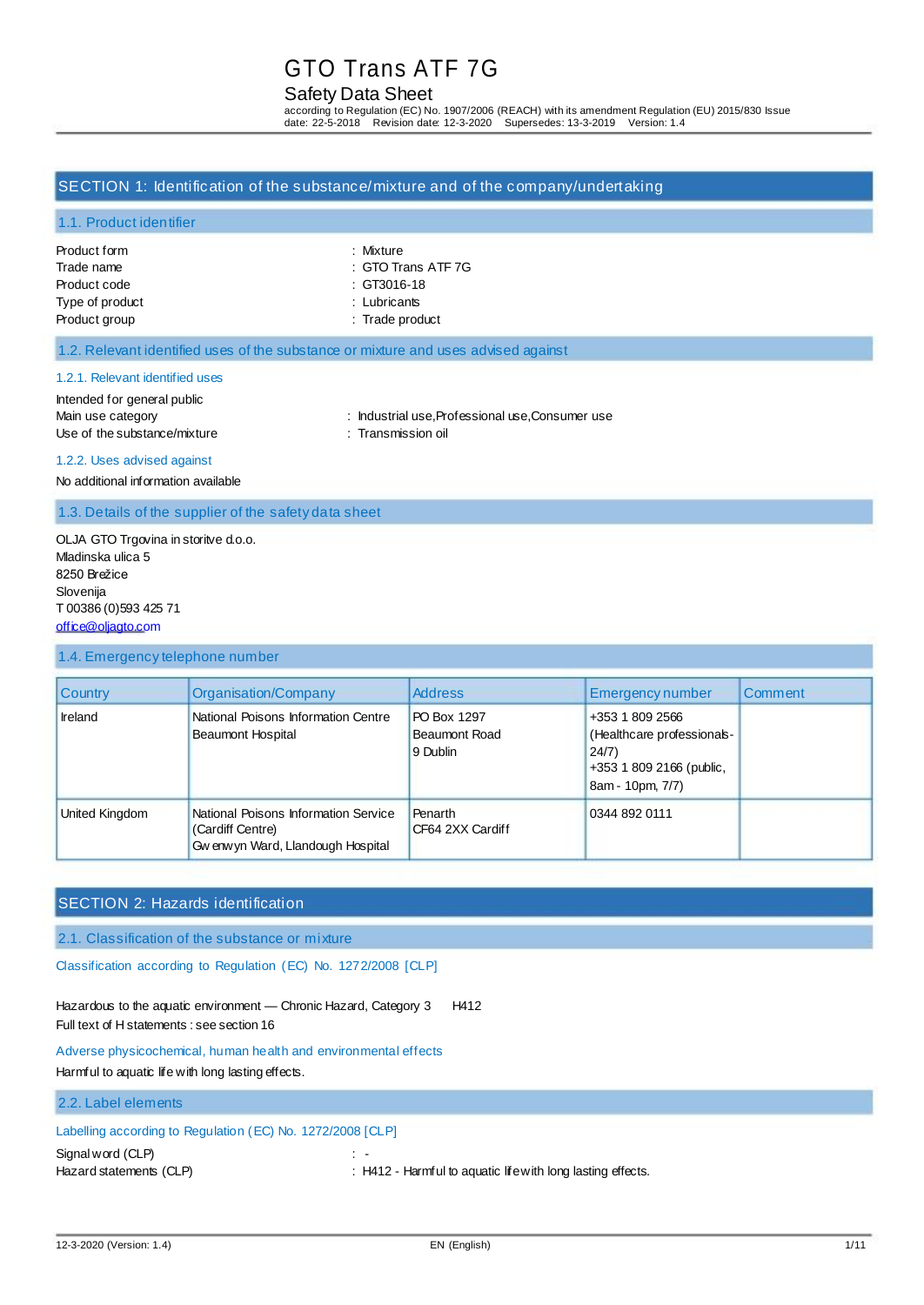#### Safety Data Sheet

according to Regulation (EC) No. 1907/2006 (REACH) with its amendment Regulation (EU) 2015/830

| Precautionary statements (CLP) | : P102 - Keep out of reach of children.<br>P273 - Avoid release to the environment.<br>P501 - Dispose of contents/container to hazardous or special waste collection point, in<br>accordance with local, regional, national and/or international regulation. |
|--------------------------------|--------------------------------------------------------------------------------------------------------------------------------------------------------------------------------------------------------------------------------------------------------------|
| EUH-statements                 | : EUH208 - Contains 4,4'-thiodiethylene hydrogen -2-octadecenylsuccinate. May produce an<br>allergic reaction.                                                                                                                                               |

#### 2.3. Other hazards

No additional information available

#### SECTION 3: Composition/information on ingredients

#### 3.1. Substances

#### Not applicable

### 3.2. Mixtures

Comments : Highly refined mineral oils and additives.

| <b>Name</b>                                                                                 | Product identifier                                                                                        | $\frac{9}{6}$ | Classification according to<br>Regulation (EC) No.<br>1272/2008 [CLP]                                                |
|---------------------------------------------------------------------------------------------|-----------------------------------------------------------------------------------------------------------|---------------|----------------------------------------------------------------------------------------------------------------------|
| Distillates (petroleum), hydrotreated heavy paraffinic<br>(Note L)                          | (CAS-No.) 64742-54-7<br>(EC-No.) 265-157-1<br>(EC Index-No.) 649-467-00-8<br>(REACH-no) 01-2119484627-25  | $50 - 80$     | Asp. Tox. 1, H304                                                                                                    |
| Oil Soluble Polyalkylene Glycol                                                             | (EC-No.) Polymer                                                                                          | $1 - 2.5$     | Aquatic Chronic 3, H412                                                                                              |
| reaction mass of isomers of: C7-9-alkyl 3-(3,5-di-tert-<br>butyl-4-hydroxyphenyl)propionate | (CAS-No.) 125643-61-0<br>(EC-No.) 406-040-9<br>(EC Index-No.) 607-530-00-7<br>(REACH-no) 01-0000015551-76 | $0.1 - 2.5$   | Aquatic Chronic 4, H413                                                                                              |
| Bis(nonylphenyl) amine                                                                      | (CAS-No.) 36878-20-3<br>(EC-No.) 253-249-4<br>(REACH-no) 01-2119488911-28                                 | $0.1 - 2.5$   | Aquatic Chronic 4, H413                                                                                              |
| Methacrylate copolymer                                                                      | (CAS-No.) Confidentiality: Conf0551<br>(EC-No.) Polymer                                                   | $0.1 - 2.5$   | Eye Irrit. 2, H319                                                                                                   |
| Phosphonic acid, dibutyl ester, reaction products with<br>2-(octylthio)- ethanol            | (EC-No.) 424-820-7<br>(REACH-no) 01-0000017126-75                                                         | $0.1 - 1$     | Acute Tox. 4 (Dermal), H312<br>Skin Corr. 1B, H314<br>Aquatic Acute 1, H400 (M=10)<br>Aquatic Chronic 1, H410 (M=10) |
| 4,4'-thiodiethylene hydrogen -2-octadecenylsuccinate                                        | (CAS-No.) 93882-40-7<br>(EC-No.) 299-434-3<br>(REACH-no) 01-2120735527-50                                 | < 1           | Eye Irrit. 2, H319<br>Skin Sens. 1, H317<br>Aquatic Chronic 2, H411                                                  |

Comments : The highly refined mineral oil contains <3% (w/w) DMSOextract, according to IP346.

Note L: The classification as a carcinogen need not apply if it can be shown that the substance contains less than 3% DMSO extract as measured by IP 346 'Determination of polycyclic aromatics in unused lubricating base oils and asphaltene free petroleum fractions — Dimethyl sulphoxide extraction refractive index method', Institute of Petroleum, London. This note applies only to certain complex oil-derived substances in Part 3. Full text of H-statements: see section 16

| <b>SECTION 4: First aid measures,</b>                                        |                                                                                                       |
|------------------------------------------------------------------------------|-------------------------------------------------------------------------------------------------------|
| 4.1. Description of first aid measures                                       |                                                                                                       |
| First-aid measures after inhalation<br>First-aid measures after skin contact | : Remove person to fresh air and keep comfortable for breathing.<br>: Wash skin with plenty of water. |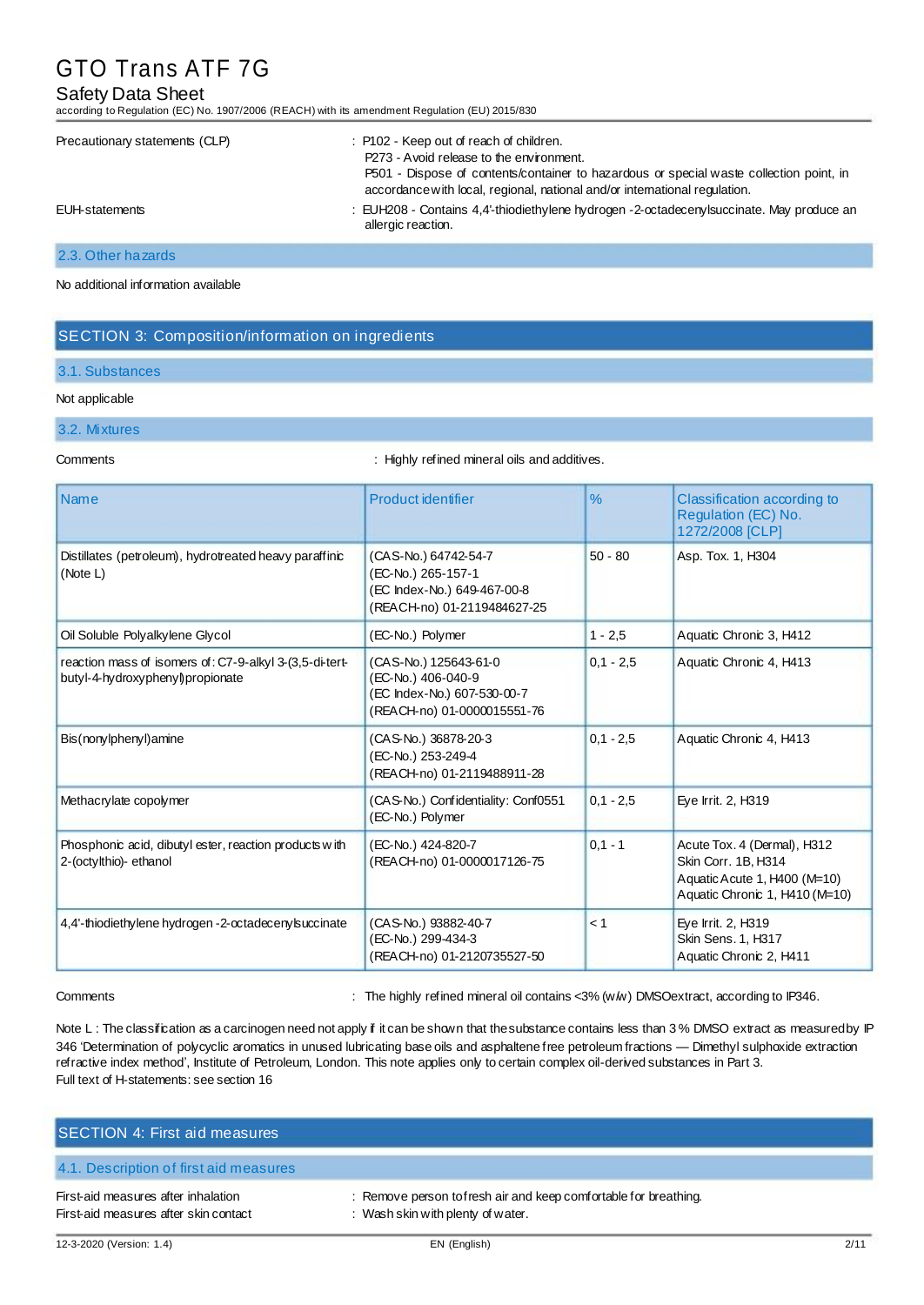### Safety Data Sheet

according to Regulation (EC) No. 1907/2006 (REACH) with its amendment Regulation (EU) 2015/830

| First-aid measures after eye contact<br>First-aid measures after ingestion | : Rinse eyes with water as a precaution.<br>: Call a poison center or a doctor if you feel unwell.                                 |
|----------------------------------------------------------------------------|------------------------------------------------------------------------------------------------------------------------------------|
| 4.2. Most important symptoms and effects, both a cute and delayed          |                                                                                                                                    |
| Symptoms/effects                                                           | : No additional information available. Not expected to present a significant hazard under<br>anticipated conditions of normal use. |
| Symptoms/effects after ingestion                                           | : May result in aspiration into the lungs, causing chemical pneumonia.                                                             |

4.3. Indication of any immediate medical attention and special treatment needed

Treat symptomatically.

| <b>SECTION 5: Firefighting measures</b>                         |                                                                                                                                                            |
|-----------------------------------------------------------------|------------------------------------------------------------------------------------------------------------------------------------------------------------|
| 5.1. Extinguishing media                                        |                                                                                                                                                            |
| Suitable extinguishing media<br>Unsuitable extinguishing media  | : Water spray. Dry powder. Foam. Carbon dioxide.<br>: Do not use a heavy water stream.                                                                     |
| 5.2. Special hazards arising from the substance or mixture      |                                                                                                                                                            |
| Fire hazard<br>Hazardous decomposition products in case of fire | : Combustible liquid.<br>: Toxic fumes may be released. Incomplete combustion releases dangerous carbon<br>monoxide, carbon dioxide and other toxic gases. |
| 5.3. Advice for fire fighters                                   |                                                                                                                                                            |
| Protection during firefighting                                  | : Do not attempt to take action without suitable protective equipment. Self-contained<br>breathing apparatus. Complete protective clothing.                |

| <b>SECTION 6: Accidental release measures</b>                            |                                                                                                                                                                |  |
|--------------------------------------------------------------------------|----------------------------------------------------------------------------------------------------------------------------------------------------------------|--|
| 6.1. Personal precautions, protective equipment and emergency procedures |                                                                                                                                                                |  |
| 6.1.1. For non-emergency personnel<br>Emergency procedures               | : Ventilate spillage area.                                                                                                                                     |  |
| 6.1.2. For emergency responders                                          |                                                                                                                                                                |  |
| Protective equipment                                                     | : Do not attempt to take action without suitable protective equipment. For further information<br>refer to section 8: "Exposure controls/personal protection". |  |
| 6.2. Environmental precautions                                           |                                                                                                                                                                |  |
| Avoid release to the environment.                                        |                                                                                                                                                                |  |
| 6.3. Methods and material for containment and cleaning up                |                                                                                                                                                                |  |
| Methods for cleaning up<br>Other information                             | : Take up liquid spill into absorbent material.<br>: Dispose of materials or solid residues at an authorized site.                                             |  |
| 6.4. Reference to other sections                                         |                                                                                                                                                                |  |
| For further information refer to section 13.                             |                                                                                                                                                                |  |

| SECTION 7: Handling and storage                   |                                                                                                                                                                                                         |
|---------------------------------------------------|---------------------------------------------------------------------------------------------------------------------------------------------------------------------------------------------------------|
| 7.1. Precautions for safe handling                |                                                                                                                                                                                                         |
| Precautions for safe handling<br>Hygiene measures | : Provide good ventilation in process area to preventformation of vapour.<br>: Wash hands and other exposed areas with mild soap and water before eating, drinking or<br>smoking and when leaving work. |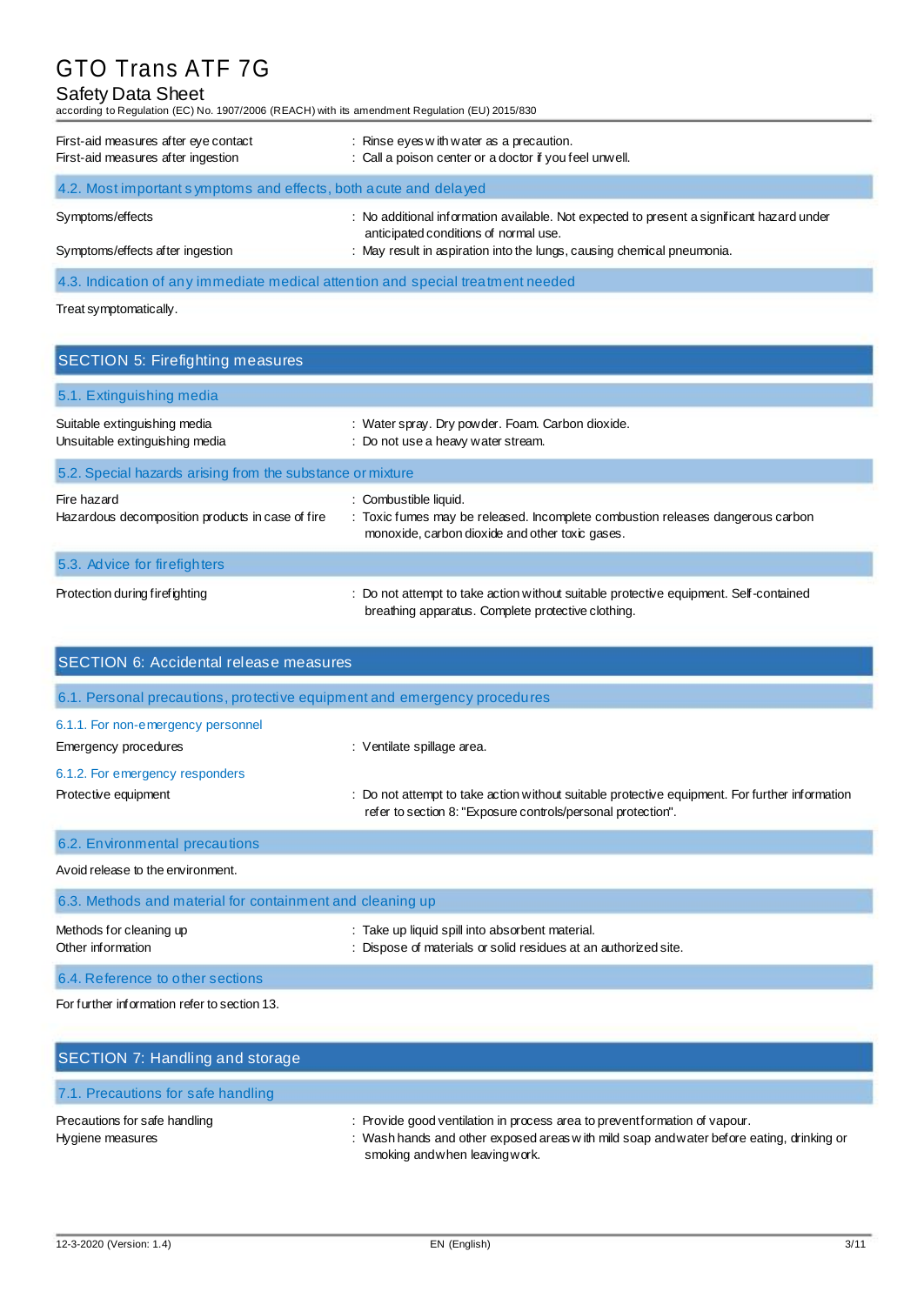#### Safety Data Sheet

according to Regulation (EC) No. 1907/2006 (REACH) with its amendment Regulation (EU) 2015/830

| 7.2. Conditions for safe storage, including any incompatibilities                                                       |               |  |
|-------------------------------------------------------------------------------------------------------------------------|---------------|--|
| : Keep container closed when not in use. Keep in a cool, well-ventilated place away from<br>Storage conditions<br>heat. |               |  |
| Storage temperature                                                                                                     | : $0 - 40$ °C |  |
| 7.3. Specific end use(s)                                                                                                |               |  |
| No additional information available                                                                                     |               |  |

### SECTION 8: Exposure controls/personal protection

#### 8.1. Control parameters

| <b>GTO Trans ATF 7G</b><br><b>EU - Occupational Exposure Limits</b>                                                                                        |                                          |
|------------------------------------------------------------------------------------------------------------------------------------------------------------|------------------------------------------|
| Exposure limits/standards for materials that can be<br>formed when handling this product. When<br>mists/aerosols can occur the following is<br>recommended | 5 mg/ml - ACGIHTLV (inhalable fraction). |

#### 8.2. Exposure controls

Appropriate engineering controls: Ensure good ventilation of the work station.

| Materials for protective clothing: |  |
|------------------------------------|--|
| Wear suitable protective clothing  |  |

| Hand protection:         |                      |                        |                |             |                   |
|--------------------------|----------------------|------------------------|----------------|-------------|-------------------|
| <b>Protective gloves</b> |                      |                        |                |             |                   |
| Type                     | Material             | Permeation             | Thickness (mm) | Penetration | Standard          |
| Reusable gloves          | Nitrile rubber (NBR) | $6$ ( $>$ 480 minutes) | $\geq 0.35$    |             | <b>EN ISO 374</b> |

| Eye protection: |                |                 |               |
|-----------------|----------------|-----------------|---------------|
| Safety glasses  |                |                 |               |
| Type            | Use            | Characteristics | Standard      |
| Safety glasses  | <b>Droplet</b> | clear           | <b>EN 166</b> |

| Skin and body protection:         |  |
|-----------------------------------|--|
| Wear suitable protective clothing |  |
|                                   |  |

Respiratory protection:

In case of insufficient ventilation, wear suitable respiratory equipment

Personal protective equipment symbol(s):



Environmental exposure controls: Avoid release to the environment.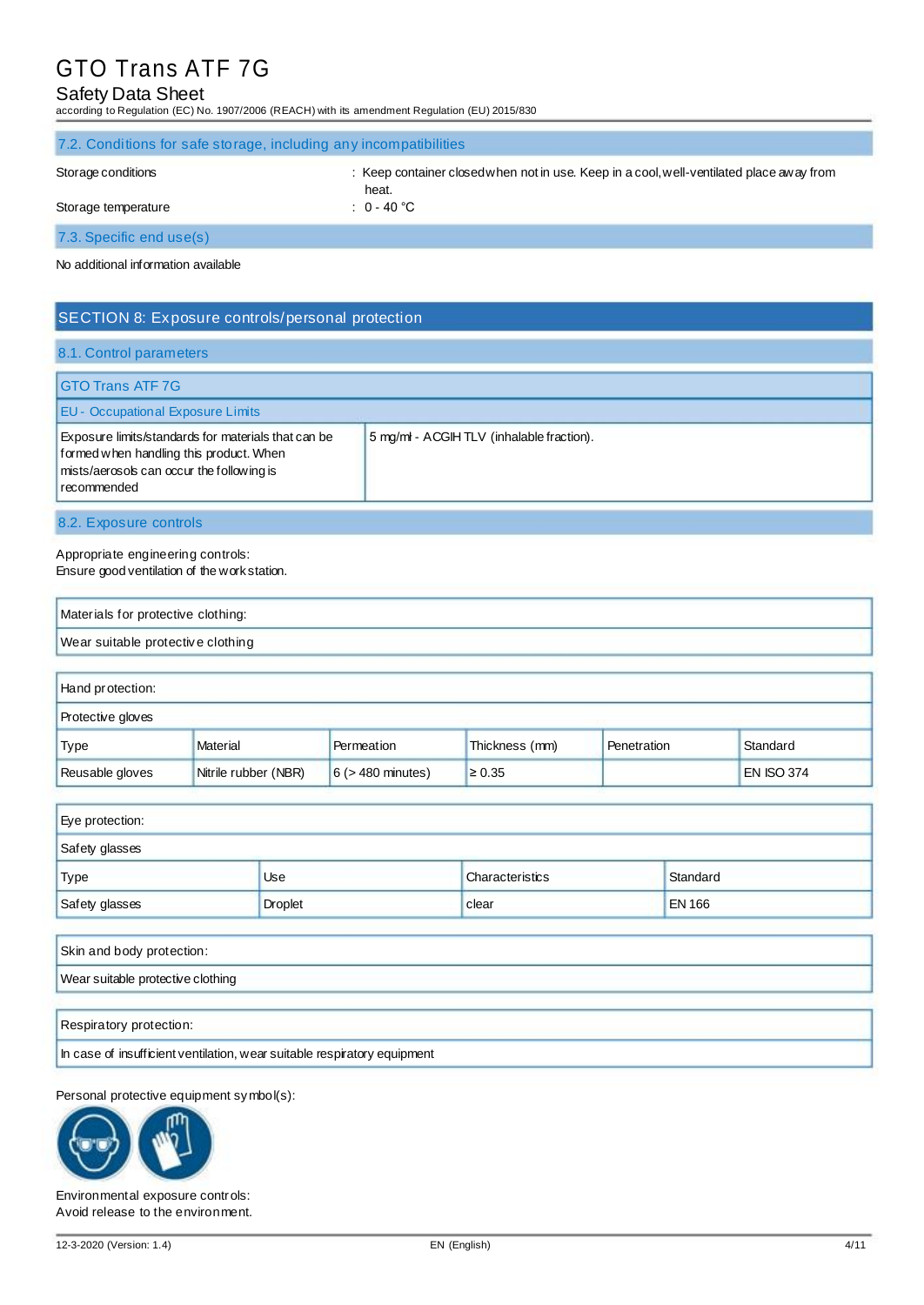#### Safety Data Sheet

according to Regulation (EC) No. 1907/2006 (REACH) with its amendment Regulation (EU) 2015/830

#### SECTION 9: Physical and chemical properties

| 9.1. Information on basic physical and chemical properties |  |  |
|------------------------------------------------------------|--|--|
|                                                            |  |  |

| Physical state                                  | $:$ Liquid                                       |
|-------------------------------------------------|--------------------------------------------------|
| Colour                                          | : red.                                           |
| Odour                                           | characteristic.                                  |
| Odour threshold                                 | No data available                                |
| рH                                              | No data available                                |
| Relative evaporation rate (butylacetate=1)      | No data available                                |
| Melting point                                   | : Not applicable                                 |
| Freezing point                                  | $-54$ °C - ASTM D5950 (pour point)               |
| Boiling point                                   | No data available                                |
| Flash point                                     | 200 °C - ASTM D92 (COC)                          |
| Auto-ignition temperature                       | No data available                                |
| Decomposition temperature                       | No data available                                |
| Flammability (solid, gas)                       | Not applicable                                   |
| Vapour pressure                                 | No data available                                |
| Relative vapour density at 20 °C                | No data available                                |
| Relative density                                | No data available                                |
| Density                                         | 0,855 kg/l (15 °C) - ASTM D4052                  |
| Solubility                                      | Water: Practically not miscible.                 |
| Partition coefficient n-octanol/water (Log Pow) | No data available                                |
| Viscosity, kinematic                            | 33,1 mm /s (40 °C) - ASTM D7279                  |
| Viscosity, dynamic                              | No data available                                |
| <b>Explosive properties</b>                     | Presents no particular fire or explosion hazard. |
| Oxidising properties                            | No data available                                |
| <b>Explosive limits</b>                         | No data available                                |
| 9.2. Other information                          |                                                  |

VOC content  $\qquad \qquad : \qquad 0\%$ 

#### SECTION 10: Stability and reactivity

#### 10.1. Reactivity

The product is non-reactive under normal conditions of use, storage and transport.

#### 10.2. Chemical stability

Stable under normal conditions.

10.3. Possibility of hazardous reactions

No dangerous reactions known under normal conditions of use. Reacts violently with (strong) oxidizers.

10.4. Conditions to avoid

None under recommended storage and handling conditions (see section 7).

10.5. Incompatible materials

No additional information available

10.6. Hazardous decomposition products

No decomposition if stored normally.

#### SECTION 11: Toxicological information

#### 11.1. Information on toxicological effects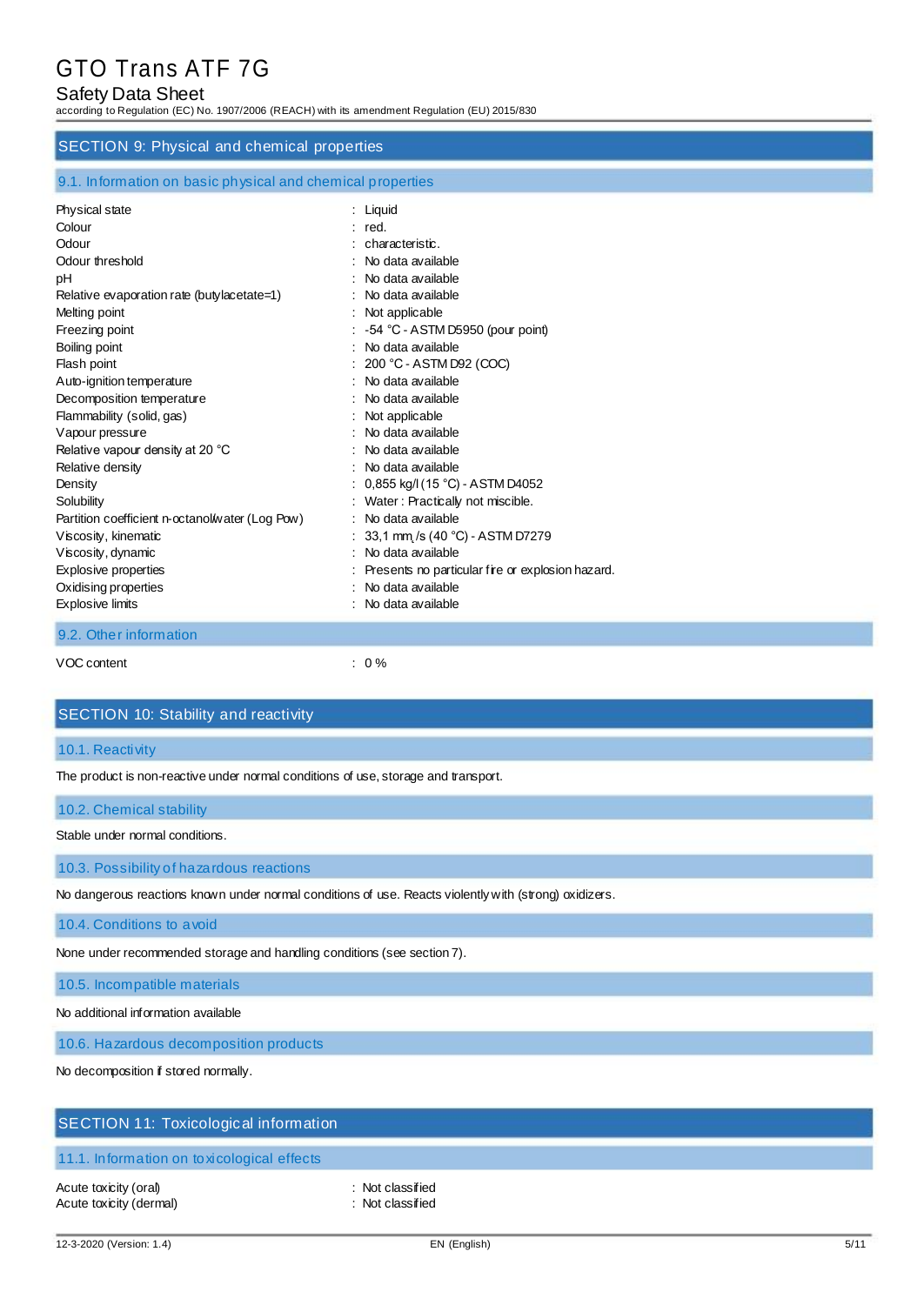### Safety Data Sheet

according to Regulation (EC) No. 1907/2006 (REACH) with its amendment Regulation (EU) 2015/830

| Acute toxicity (inhalation)                                                                           | : Not classified                 |  |
|-------------------------------------------------------------------------------------------------------|----------------------------------|--|
| reaction mass of isomers of: C7-9-alkyl 3-(3,5-di-tert-butyl-4-hydroxyphenyl)propionate (125643-61-0) |                                  |  |
| LD50 oral rat                                                                                         | $>$ 2000 mg/kg (OECD 401 method) |  |
| LD50 dermal rat                                                                                       | $>$ 2000 mg/kg (OECD 402 method) |  |
|                                                                                                       |                                  |  |

| Phosphonic acid, dibutyl ester, reaction products with 2-(octylthio)-ethanol |                              |
|------------------------------------------------------------------------------|------------------------------|
| LD50 oral rat                                                                | s 2000 mg/kg bodyw eight     |
| LD50 dermal rabbit                                                           | $\geq$ 500 mg/kg bodyw eight |

| 4,4'-thiodiethylene hydrogen -2-octadecenylsuccinate (93882-40-7) |                        |
|-------------------------------------------------------------------|------------------------|
| LD50 oral rat                                                     | 10000 mg/kg bodyweight |
| LD50 dermal rabbit                                                | 3160 mg/kg bodyw eight |

| Bis(nonylphenyl) amine (36878-20-3) |                                                 |  |
|-------------------------------------|-------------------------------------------------|--|
| LD50 oral rat                       | s 5000 mg/kg bodyw eight (OECD 401 method)      |  |
| LD50 dermal rat                     | $\geq$ 2000 mg/kg bodyw eight (OECD 402 method) |  |

| Distillates (petroleum), hydrotreated heavy paraffinic (64742-54-7) |                                 |  |
|---------------------------------------------------------------------|---------------------------------|--|
| LD50 oral rat                                                       | $> 5000$ mg/kg                  |  |
| LD50 dermal rabbit                                                  | > 2000 mg/kg                    |  |
| LC50 inhalation rat (mg/l)                                          | $> 5,53$ mg/l/4h                |  |
| Skin corrosion/irritation                                           | Not classified                  |  |
| Serious eye damage/irritation                                       | Not classified                  |  |
| Respiratory or skin sensitisation                                   | : Not classified                |  |
| Germ cell mutagenicity                                              | Not classified                  |  |
| Carcinogenicity                                                     | Not classified                  |  |
| Reproductive toxicity                                               | : Not classified                |  |
| STOT-single exposure                                                | Not classified                  |  |
| STOT-repeated exposure                                              | : Not classified                |  |
| Aspiration hazard                                                   | Not classified<br>٠.            |  |
| <b>GTO Trans ATF 7G</b>                                             |                                 |  |
| Viscosity, kinematic                                                | 33,1 mm /s (40 °C) - ASTM D7279 |  |

### SECTION 12: Ecological information

#### 12.1. Toxicity Ecology - general Hazardous to the aquatic environment, short-term (acute) Hazardous to the aquatic environment, long-term (chronic) : Harmful to aquatic life with long lasting effects. : Not classified : Harmful to aquatic life with long lasting effects.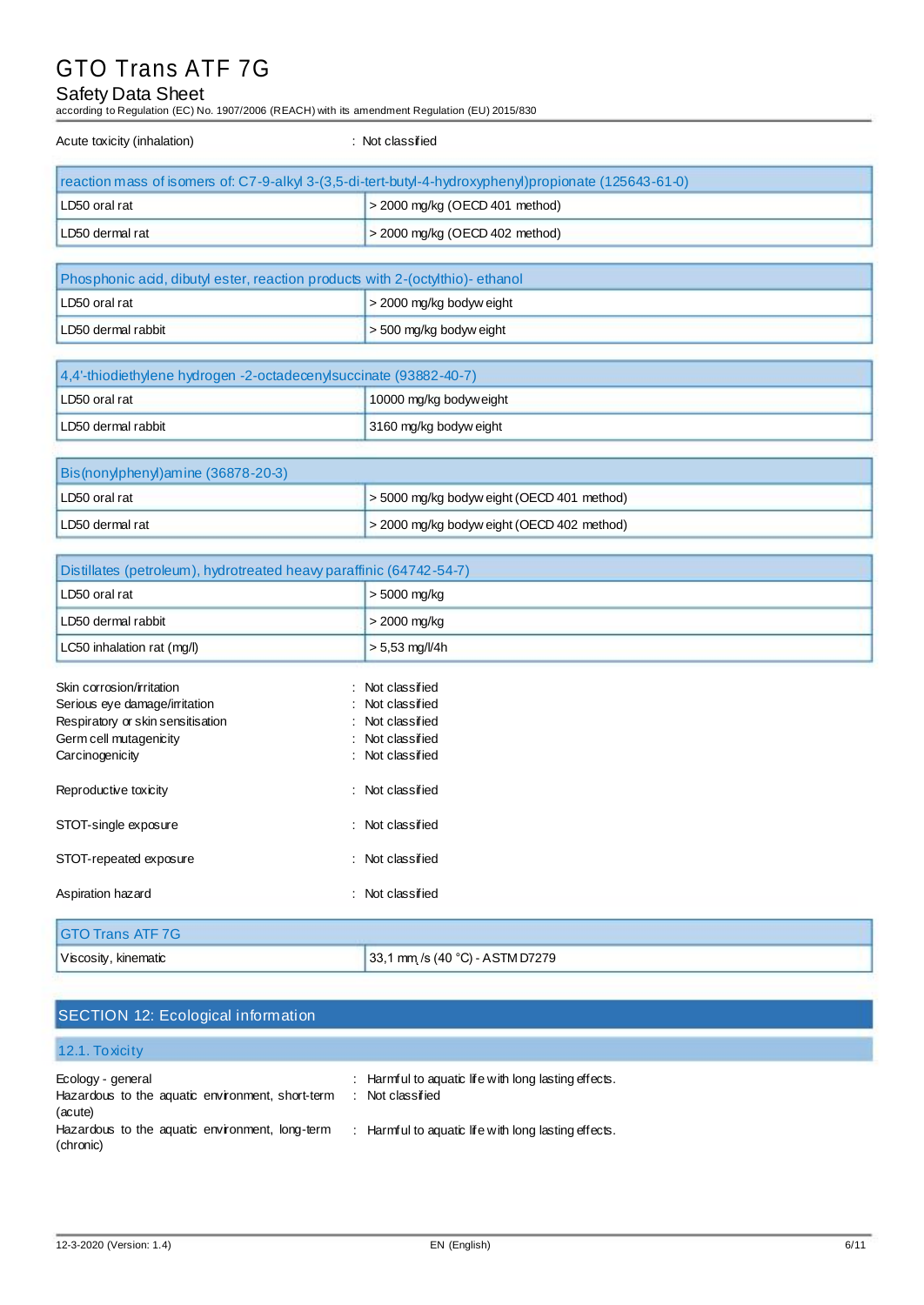### Safety Data Sheet

according to Regulation (EC) No. 1907/2006 (REACH) with its amendment Regulation (EU) 2015/830

| reaction mass of isomers of: C7-9-alkyl 3-(3,5-di-tert-butyl-4-hydroxyphenyl) propionate (125643-61-0) |                                                                |  |
|--------------------------------------------------------------------------------------------------------|----------------------------------------------------------------|--|
| LC50 fish                                                                                              | > 100 mg/l (Oncorhynchus mykiss, 14d) (OECD 204 method)        |  |
| LC50 other aquatic organisms 1                                                                         | > 74 mg/l Danio rerio (zebra fish), 96h                        |  |
| EC50 Daphnia                                                                                           | > 100 mg/l (Daphnia magna, 48h) (OECD 202 method)              |  |
| EC50 72h algae (1)                                                                                     | > 3 mg/l (Desmodesmus subspicatus, 72h) (OECD 201 method)      |  |
| NOEC (acute)                                                                                           | $\geq$ 3 mg/l (Desmodesmus subspicatus, 72h) (OECD 201 method) |  |

| Phosphonic acid, dibutyl ester, reaction products with 2-(octylthio)-ethanol                |                                          |  |  |  |
|---------------------------------------------------------------------------------------------|------------------------------------------|--|--|--|
| 1,5 mg/l (Oncorhynchus mykiss, 96h, OECD 203)<br>LC50 fish                                  |                                          |  |  |  |
| EC50 Daphnia                                                                                | 0,09 mg/l (Daphnia magna, 48h, OECD 202) |  |  |  |
| 0,31 mg/l (Pseudokirchneriella subcapitata, 72h, 67/548/EEG Annex V C.3)<br>$ETC50$ (algae) |                                          |  |  |  |
| NOEC chronic algae<br>$0,14$ mg/l (Daphnia, 21d)                                            |                                          |  |  |  |

| [4,4'-thiodiethylene hydrogen -2-octadecenylsuccinate (93882-40-7) |                                |  |  |
|--------------------------------------------------------------------|--------------------------------|--|--|
| > 1000 mg/l (Cyprinodon variegatus)<br>LC50 fish                   |                                |  |  |
| LC50 fish                                                          | $>$ 100 mg/l (Oryzias latipes) |  |  |
| EC50 other aquatic organisms 1<br>$9,5 \text{ mg/l}$               |                                |  |  |
| > 100 mg/l (Pseudokirchneriella subcapitata)<br>$ E$ C50 (algae)   |                                |  |  |

| Bis (nonylphenyl) amine (36878-20-3)                   |                                |  |  |
|--------------------------------------------------------|--------------------------------|--|--|
| LC50 fish<br>> 100 mg/l Brachydanio rerio (zebra-fish) |                                |  |  |
| EC50 Daphnia                                           | $>$ 100 mg/l (OECD 202 method) |  |  |
| EC50 72h algae (1)<br>$> 100$ mg/l                     |                                |  |  |
| <b>NOEC</b> chronic crustacea                          | $> 10$ mg/l                    |  |  |
| NOEC chronic algae<br>$> 10$ mg/l                      |                                |  |  |

| Distillates (petroleum), hydrotreated heavy paraffinic (64742-54-7)                     |                                                     |  |
|-----------------------------------------------------------------------------------------|-----------------------------------------------------|--|
| > 100 mg/l (Pimephales promelas, 96h) (OECD 203 method)<br>LC50 fish                    |                                                     |  |
| > 10000 mg/l (Gammarus pulex, 48h) (OECD 202 method)<br>EC50 Daphnia                    |                                                     |  |
| EC50 Daphnia                                                                            | > 10000 mg/l (Daphnia magna, 48h) (OECD 202 method) |  |
| $\geq$ 100 mg/l (Pseudokirchnerella subcapitata, 72h) (OECD 201 method)<br>NOEC (acute) |                                                     |  |
| $\geq$ 1000 mg/l (Oncorhynchus mykiss - QSAR Petrotox, 14/28d)<br>I NOEC chronic fish   |                                                     |  |
| 10 mg/l (Daphnia magna, 21d) (OECD 211 method)<br>INOEC chronic crustacea               |                                                     |  |

12.2. Persistence and degradability

| reaction mass of isomers of: C7-9-alkyl 3-(3,5-di-tert-butyl-4-hydroxyphenyl) propionate (125643-61-0) |                            |  |
|--------------------------------------------------------------------------------------------------------|----------------------------|--|
| Persistence and degradability                                                                          | Not readily biodegradable. |  |

| Phosphonic acid, dibutyl ester, reaction products with 2-(octyl thio)- ethanol |  |  |
|--------------------------------------------------------------------------------|--|--|
| 52,9 % (60d, OECD 301 B)<br>Biodegradation                                     |  |  |
|                                                                                |  |  |
| 4,4'-thiodiethylene hydrogen -2-octadecenylsuccinate (93882-40-7)              |  |  |
| Persistence and degradability<br>Not readily biodegradable.                    |  |  |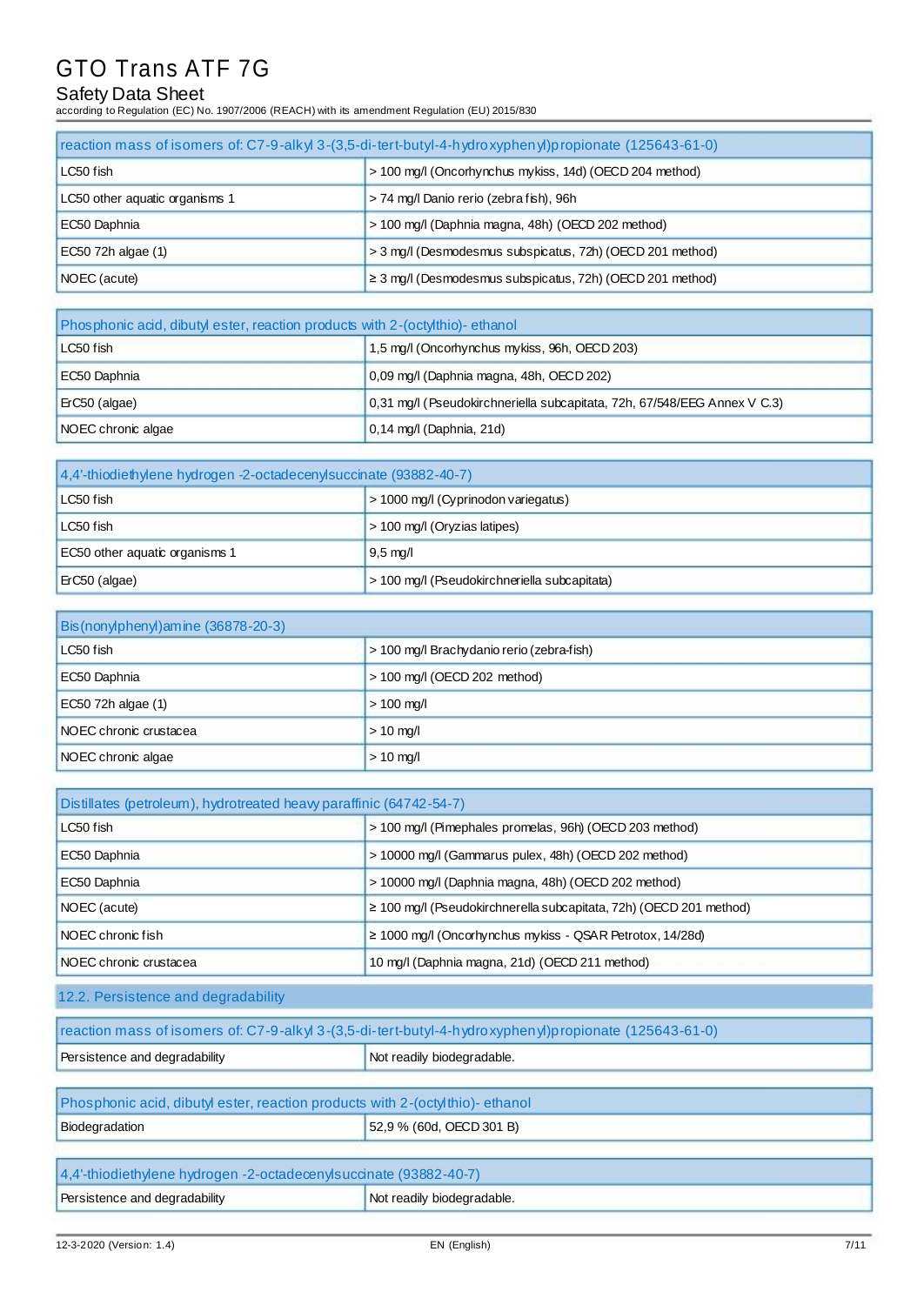### Safety Data Sheet

according to Regulation (EC) No. 1907/2006 (REACH) with its amendment Regulation (EU) 2015/830

| Bis(nonylphenyl)amine (36878-20-3)                                                                        |                                                                                                                                                                                 |  |  |
|-----------------------------------------------------------------------------------------------------------|---------------------------------------------------------------------------------------------------------------------------------------------------------------------------------|--|--|
| Biodegradation                                                                                            | 1 % (test concentration 20,1 mg/l)                                                                                                                                              |  |  |
|                                                                                                           |                                                                                                                                                                                 |  |  |
| Distillates (petroleum), hydrotreated heavy paraffinic (64742-54-7)                                       |                                                                                                                                                                                 |  |  |
| Biodegradation                                                                                            | 31 % (28d) (OECD 301F method)                                                                                                                                                   |  |  |
|                                                                                                           |                                                                                                                                                                                 |  |  |
| Oil Soluble Polyalkylene Glycol                                                                           |                                                                                                                                                                                 |  |  |
| Persistence and degradability                                                                             | Not readily biodegradable.                                                                                                                                                      |  |  |
| 12.3. Bioaccumulative potential                                                                           |                                                                                                                                                                                 |  |  |
|                                                                                                           | reaction mass of isomers of: C7-9-alkyl 3-(3,5-di-tert-butyl-4-hydroxyphenyl)propionate (125643-61-0)                                                                           |  |  |
| Bioconcentration factor (BCF REACH)                                                                       | 260 (Oncorhynchus mykiss, 35d) (OECD 305 method)                                                                                                                                |  |  |
| Partition coefficient n-octanol/water (Log Pow)                                                           | 9,2                                                                                                                                                                             |  |  |
|                                                                                                           |                                                                                                                                                                                 |  |  |
| 4,4'-thiodieth ylene hydrogen -2-octadecen ylsuccinate (93882-40-7)                                       |                                                                                                                                                                                 |  |  |
| Bioaccumulative potential<br>Bioaccumulative potential.                                                   |                                                                                                                                                                                 |  |  |
| 12.4. Mobility in soil                                                                                    |                                                                                                                                                                                 |  |  |
|                                                                                                           | reaction mass of isomers of: C7-9-alkyl 3-(3,5-di-tert-butyl-4-hydroxyphenyl)propionate (125643-61-0)                                                                           |  |  |
| Ecology - soil                                                                                            | Product adsorbs little onto the soil.                                                                                                                                           |  |  |
| 12.5. Results of PBT and vPvB assessment                                                                  |                                                                                                                                                                                 |  |  |
| Component                                                                                                 |                                                                                                                                                                                 |  |  |
| reaction mass of isomers of: C7-9-alkyl 3-(3,5-di-tert-<br>butyl-4-hydroxyphenyl\propionate (125643-61-0) | This substance/mixture does not meet the PBT criteria of REACH regulation, annex XIII<br>This substance/mixture does not meet the vPvB criteria of REACH regulation, annex XIII |  |  |
| 12.6. Other adverse effects                                                                               |                                                                                                                                                                                 |  |  |

No additional information available

| <b>SECTION 13: Disposal considerations</b>                                      |                                                                                                                                                            |
|---------------------------------------------------------------------------------|------------------------------------------------------------------------------------------------------------------------------------------------------------|
| 13.1. Waste treatment methods                                                   |                                                                                                                                                            |
| Waste treatment methods                                                         | : Do not allow into drains or water courses. Dispose of contents/container in accordance with<br>licensed collector's sorting instructions.                |
| Product/Packaging disposal recommendations<br>European List of Waste (LoW) code | : Dispose in a safe manner in accordance with local/national regulations.<br>: 13 02 05* - mineral-based non-chlorinated engine, gear and lubricating oils |

### SECTION 14: Transport information

| In accordance with ADR / RID / IMDG / IATA / ADN                                  |                                                                  |               |               |               |  |  |
|-----------------------------------------------------------------------------------|------------------------------------------------------------------|---------------|---------------|---------------|--|--|
| <b>ADR</b>                                                                        | <b>IMDG</b>                                                      | <b>IATA</b>   | <b>ADN</b>    | <b>RID</b>    |  |  |
| 14.1. UN number                                                                   |                                                                  |               |               |               |  |  |
| Not regulated                                                                     | Not regulated<br>Not regulated<br>Not regulated<br>Not regulated |               |               |               |  |  |
| 14.2. UN proper shipping name                                                     |                                                                  |               |               |               |  |  |
| Not regulated<br>Not regulated<br>Not regulated<br>Not regulated<br>Not regulated |                                                                  |               |               |               |  |  |
| 14.3. Transport hazard class (es)                                                 |                                                                  |               |               |               |  |  |
| Not regulated                                                                     | Not regulated                                                    | Not regulated | Not regulated | Not regulated |  |  |
|                                                                                   |                                                                  |               |               |               |  |  |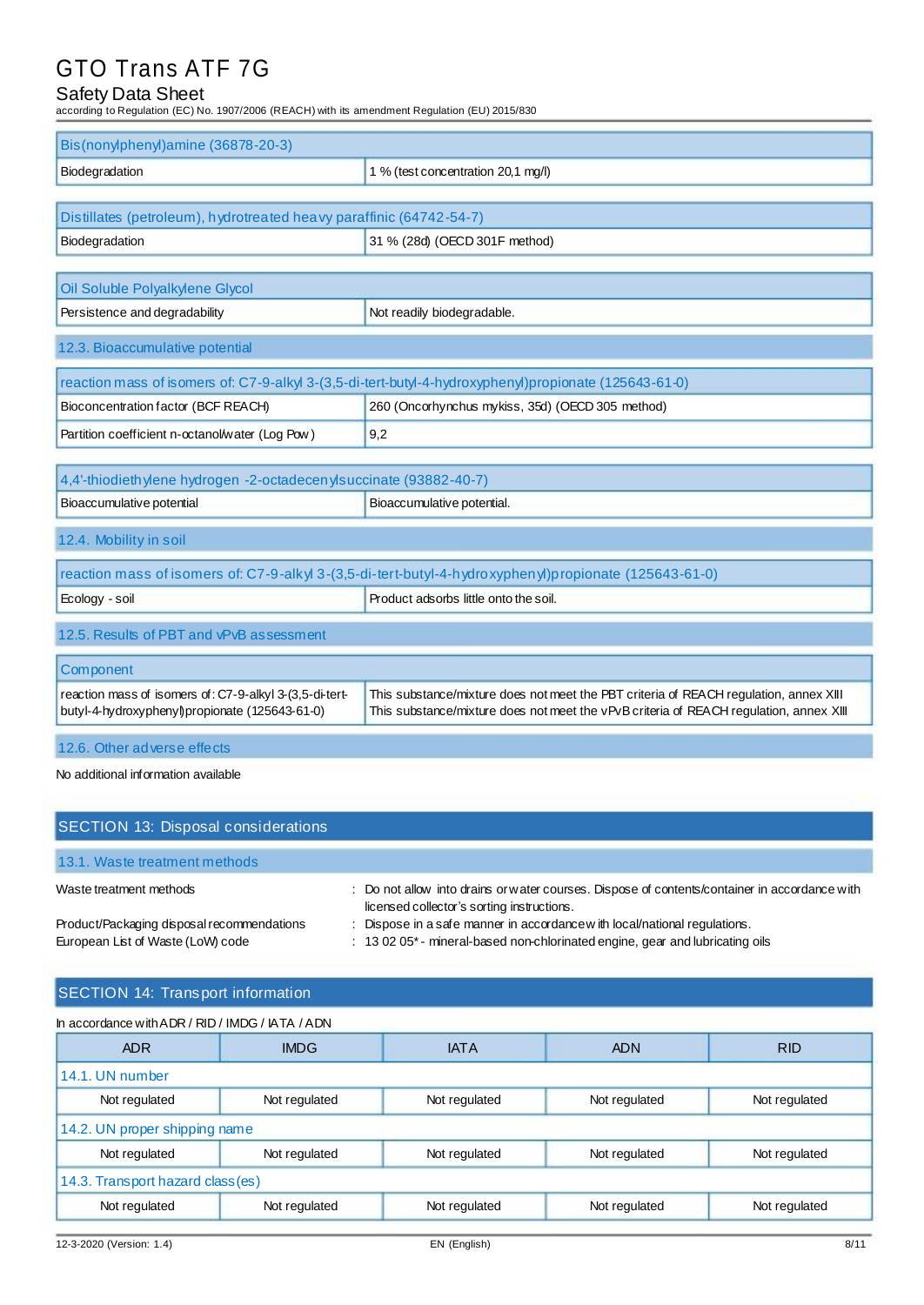### Safety Data Sheet

according to Regulation (EC) No. 1907/2006 (REACH) with its amendment Regulation (EU) 2015/830

| 14.4. Packing group                                                               |  |  |  |  |  |
|-----------------------------------------------------------------------------------|--|--|--|--|--|
| Not regulated<br>Not regulated<br>Not regulated<br>Not regulated<br>Not regulated |  |  |  |  |  |
| 14.5. Environmental hazards                                                       |  |  |  |  |  |
| Not regulated<br>Not regulated<br>Not regulated<br>Not regulated<br>Not regulated |  |  |  |  |  |
| No supplementary information available                                            |  |  |  |  |  |

#### 14.6. Special precautions for user

Overland transport Not regulated Transport by sea Not regulated Air transport Not regulated Inland w aterway transport Not regulated Rail transport Not regulated

14.7. Transport in bulk according to Annex II of Marpol and the IBC Code

Not applicable

### SECTION 15: Regulatory information

#### 15.1. Safety, health and environmental regulations/legislation specific for the substance or mixture

#### 15.1.1. EU-Regulations

| The following restrictions are applicable according to Annex XVII of the REACH Regulation (EC) No 1907/2006: |                                                                                                                                                                                                                                                                              |  |
|--------------------------------------------------------------------------------------------------------------|------------------------------------------------------------------------------------------------------------------------------------------------------------------------------------------------------------------------------------------------------------------------------|--|
| Reference code                                                                                               | Applicable on                                                                                                                                                                                                                                                                |  |
| l 3.                                                                                                         | reaction mass of isomers of: C7-9-alkyl 3-(3,5-di-tert-butyl-4-hydroxyphenyl)propionate; Phosphonic acid, dibutyl ester, reaction<br>products with 2-(octylthio)- ethanol; 4,4'-thiodiethylene hydrogen -2-octadecenylsuccinate; Bis(nonylphenyl)amine                       |  |
| 3(b)                                                                                                         | Distillates (petroleum), hydrotreated light naphthenic; Distillates (petroleum), hydrotreated heavy paraffinic; Phosphonic acid,<br>dibutyl ester, reaction products with 2-(octylthio)-ethanol; 4,4'-thiodiethylene hydrogen -2-octadecenylsuccinate                        |  |
| 3(c)                                                                                                         | GTO Trans ATF 7G; reaction mass of isomers of: C7-9-alkyl 3-(3,5-di-tert-butyl-4-hydroxyphenyl)propionate; Phosphonic acid, dibutyl<br>ester, reaction products with 2-(octylthio)- ethanol; 4,4'-thiodiethylene hydrogen -2-octadeceny succinate;<br>Bis(nonylphenyl) amine |  |

#### Contains no substance on the REACH candidate list

Contains no REACH Annex XIV substances

Contains no substance subject to Regulation (EU) No 649/2012 of the European Parliament and of the Council of 4 July 2012 concerning the export and import of hazardous chemicals.

Contains no substance subject to Regulation (EU) No 2019/1021 of the European Parliament and of the Council of 20 June 2019 on persistent organic pollutants

#### VOC content : 0 %

#### 15.1.2. National regulations

No additional information available

15.2. Chemical safety assessment

No chemical safety assessment has been carried out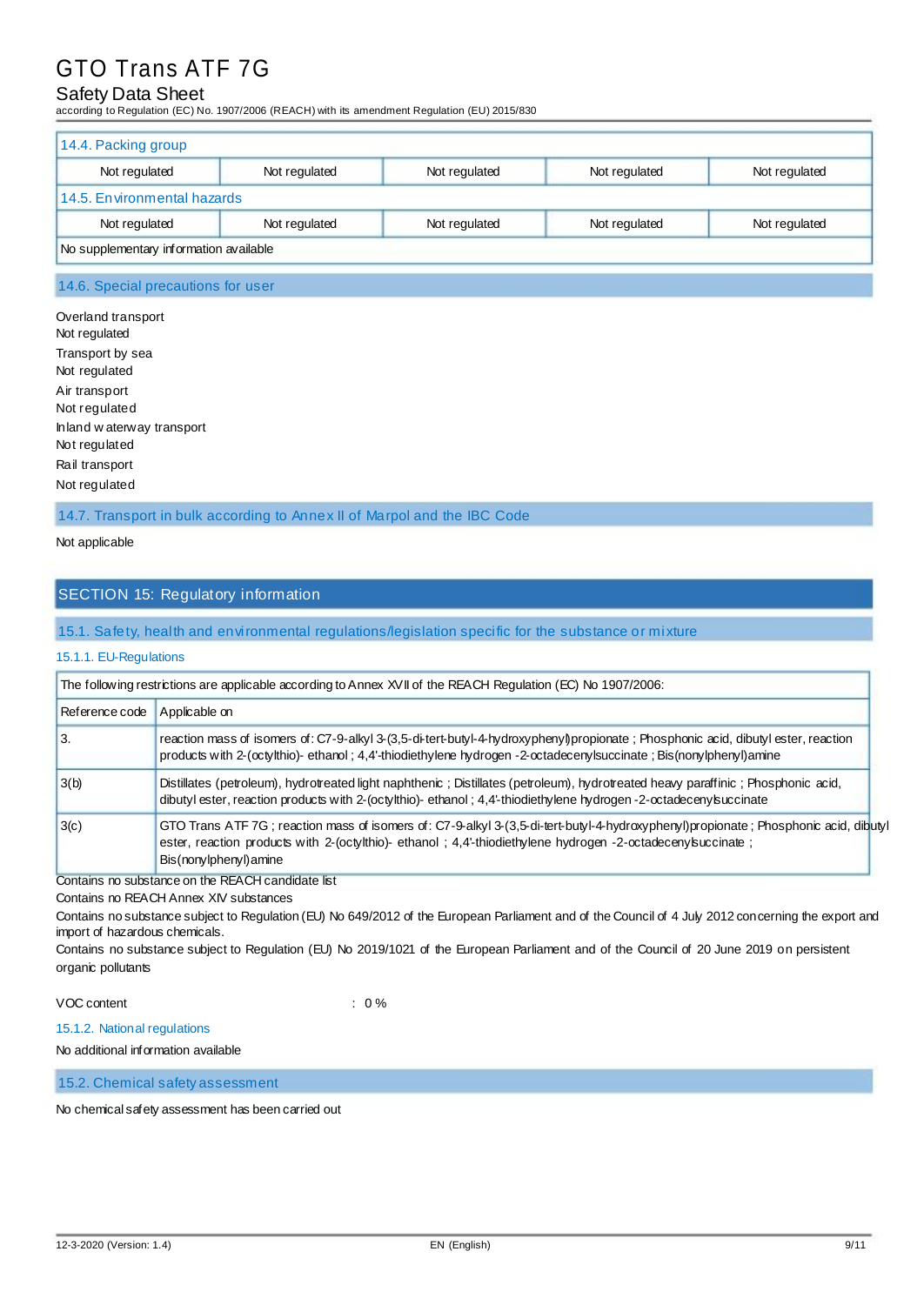### Safety Data Sheet

according to Regulation (EC) No. 1907/2006 (REACH) with its amendment Regulation (EU) 2015/830

### SECTION 16: Other information

| Indication of changes: |                                |          |                 |
|------------------------|--------------------------------|----------|-----------------|
| Section                | <b>Changed item</b>            | Change   | <b>Comments</b> |
|                        | Comments                       | Modified |                 |
| 2.2                    | Precautionary statements (CLP) | Modified |                 |
| 16                     | Abbreviations and acronyms     | Modified |                 |

| Abbreviations and acronyms: |                                                                                                   |  |
|-----------------------------|---------------------------------------------------------------------------------------------------|--|
| <b>ADN</b>                  | European Agreement concerning the International Carriage of Dangerous Goods by Inland Waterways   |  |
| ADR                         | European Agreement concerning the International Carriage of Dangerous Goods by Road               |  |
| <b>ATE</b>                  | <b>Acute Toxicity Estimate</b>                                                                    |  |
| <b>BCF</b>                  | Bioconcentration factor                                                                           |  |
| <b>CLP</b>                  | Classification Labelling Packaging Regulation; Regulation (EC) No 1272/2008                       |  |
| <b>DMEL</b>                 | Derived Minimal Effect level                                                                      |  |
| <b>DNEL</b>                 | Derived-No Effect Level                                                                           |  |
| <b>EC50</b>                 | Median effective concentration                                                                    |  |
| <b>IARC</b>                 | International Agency for Research on Cancer                                                       |  |
| <b>IATA</b>                 | International Air Transport Association                                                           |  |
| <b>IMDG</b>                 | International Maritime Dangerous Goods                                                            |  |
| LC50                        | Median lethal concentration                                                                       |  |
| LD <sub>50</sub>            | Median lethal dose                                                                                |  |
| <b>LOAEL</b>                | Lowest Observed Adverse Effect Level                                                              |  |
| <b>NOAEC</b>                | No-Observed Adverse Effect Concentration                                                          |  |
| <b>NOAEL</b>                | No-Observed Adverse Effect Level                                                                  |  |
| <b>NOEC</b>                 | No-Observed Effect Concentration                                                                  |  |
| <b>OECD</b>                 | Organisation for Economic Co-operation and Development                                            |  |
| <b>PBT</b>                  | Persistent Bioaccumulative Toxic                                                                  |  |
| <b>PNEC</b>                 | Predicted No-Effect Concentration                                                                 |  |
| <b>REACH</b>                | Registration, Evaluation, Authorisation and Restriction of Chemicals Regulation (EC) No 1907/2006 |  |
| <b>RID</b>                  | Regulations concerning the International Carriage of Dangerous Goods by Rail                      |  |
| vPvB                        | Very Persistent and Very Bioaccumulative                                                          |  |
| <b>BLV</b>                  | <b>Biological limit value</b>                                                                     |  |
| CAS-No.                     | Chemical Abstract Service number                                                                  |  |
| EC-No.                      | European Community number                                                                         |  |
| EN                          | European Standard                                                                                 |  |
| OEL                         | Occupational Exposure Limit                                                                       |  |
| <b>SDS</b>                  | Safety Data Sheet                                                                                 |  |
| <b>WGK</b>                  | Water Hazard Class                                                                                |  |